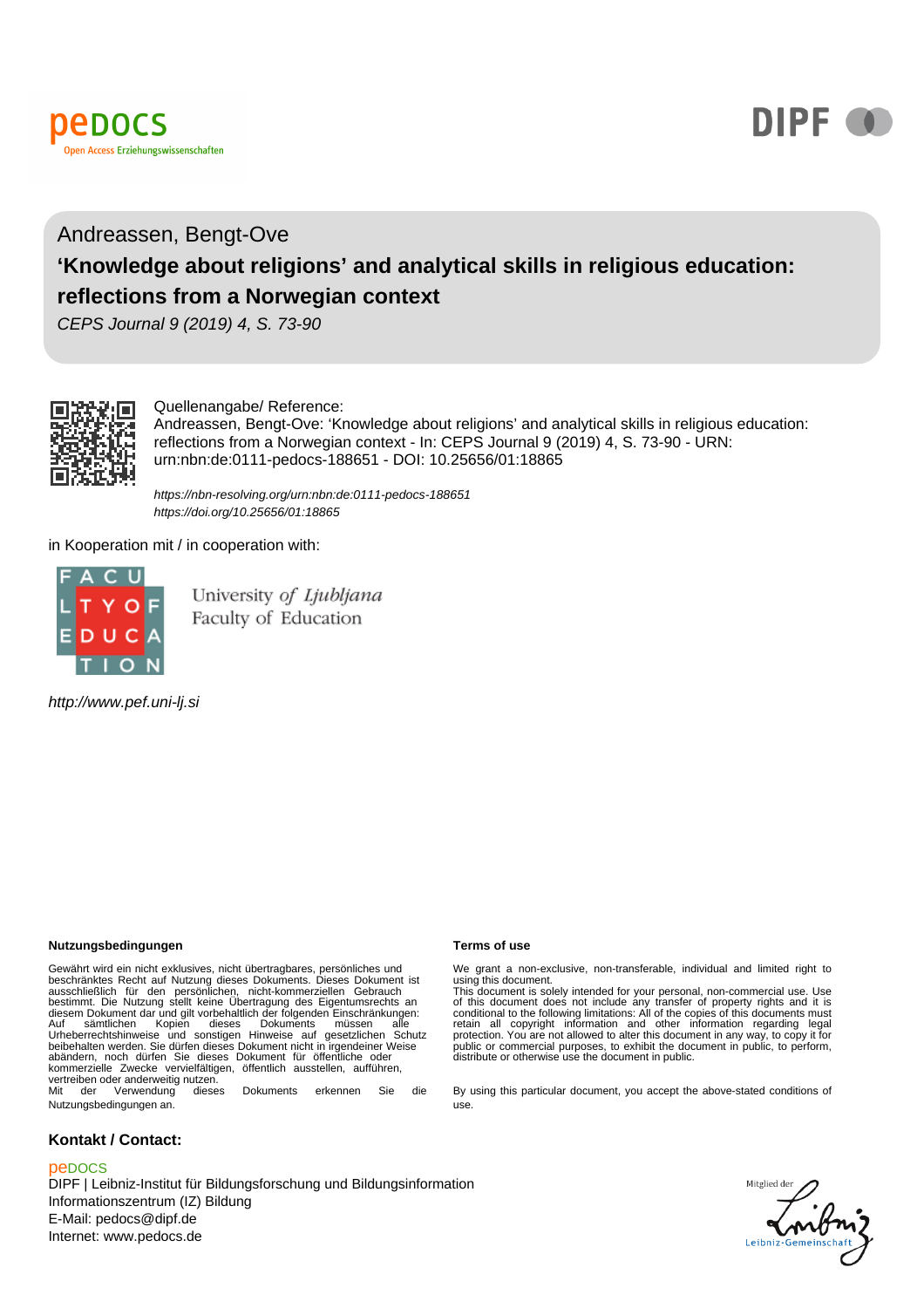doi: 10.26529/cepsj.676

# 'Knowledge about Religions' and Analytical Skills in Religious Education: Reflections from a Norwegian Context

#### BENGT-OVE ANDREASSEN<sup>1</sup>

 $\sim$  Religious education appears in many different models and varies between educational systems and national contexts. Theoretically, religious education is usually divided into confessional and non-confessional models. However, as several researchers have pointed out, the nonconfessional models can be 'marinated' in confessional religion. In most national contexts, regardless of the model on which it is based, religious education is intended to serve the promotion of social cohesion by way of promoting knowledge and understanding of the new multi-religious world. However, in official documents and scholarly literature, there is a taken-for-granted relationship between 'knowledge of religion' and such general aims. In the article, critical questions concerning this relationship will be raised.

**Keywords:** religious education, curriculum, 21st-century skills, Norway, epistemology

<sup>1</sup> Department of Education, UiT – The Arctic University of Norway; Norway; bengt.ove.andreassen@uit.no.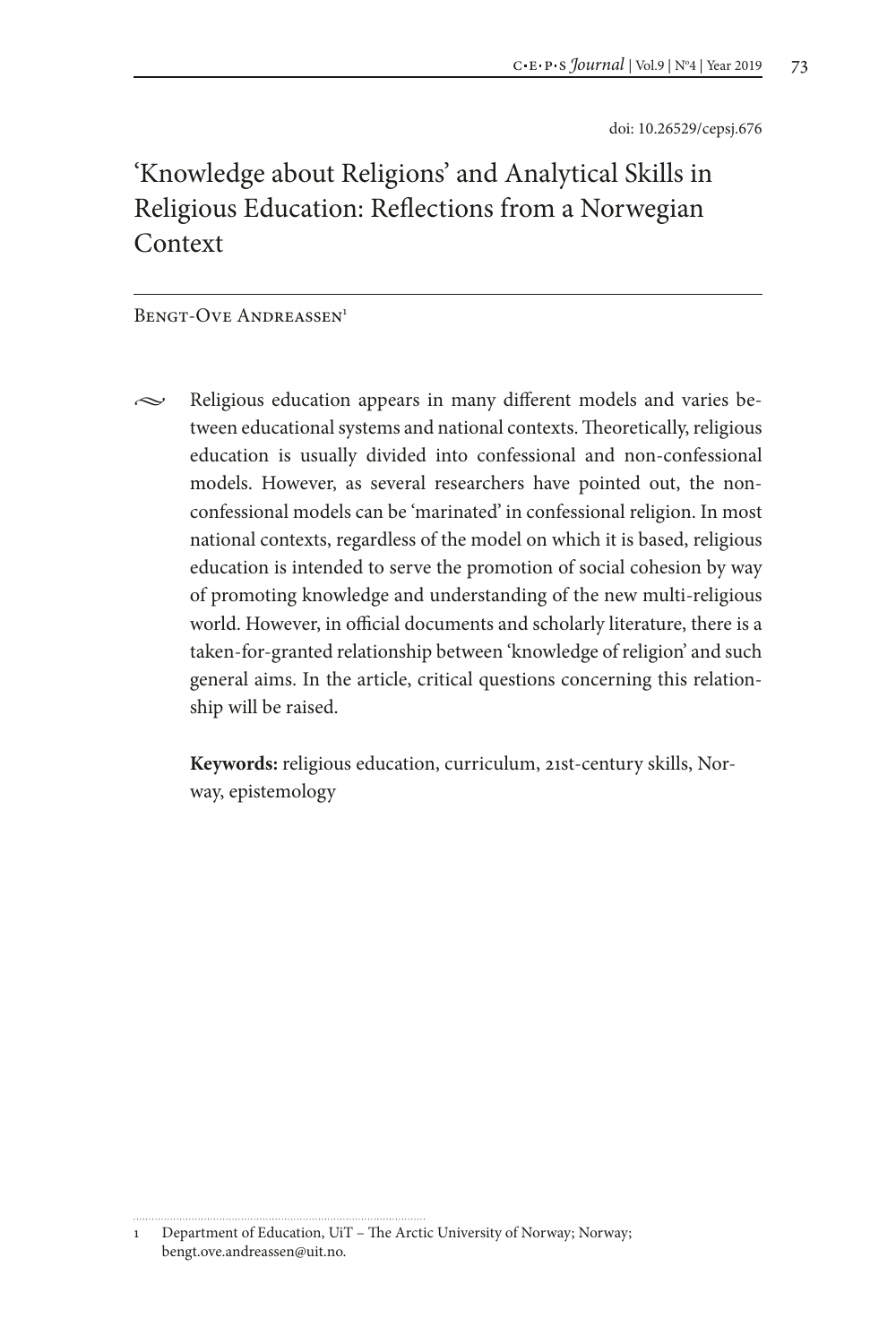# 'Znanje o religijah' in analitične veščine v religijskem izobraževanju: razmisleki iz norveškega konteksta

#### Bengt-Ove Andreassen

 $\sim$  Religijsko izobraževanje se pojavlja v obliki različnih modelov ter se razlikuje med izobraževalnimi sistemi in nacionalnimi konteksti. V teoriji religijsko izobraževanje običajno delimo na nekonfesionalne in konfesionalne modele, vendar so – kot izpostavljajo številni avtorji – lahko nekonfesionalni modeli 'marinirani' v konfesionalni religiji. Ne glede na model, na katerem temelji religijsko izobraževanje, je to v večini nacionalnih kontekstov namenjeno podpori družbene kohezije na način, da promovira znanje in razumevanje novega multireligijskega sveta. V uradnih dokumentih in akademski literaturi pa obstoji samoumevnost odnosa med 'znanjem o religiji' in takšnimi splošnimi cilji. Članek kritično preučuje ta odnos.

**Ključne besede:** religijsko izobraževanje, kurikulum, veščine 21. stoletja, Norveška, epistemologija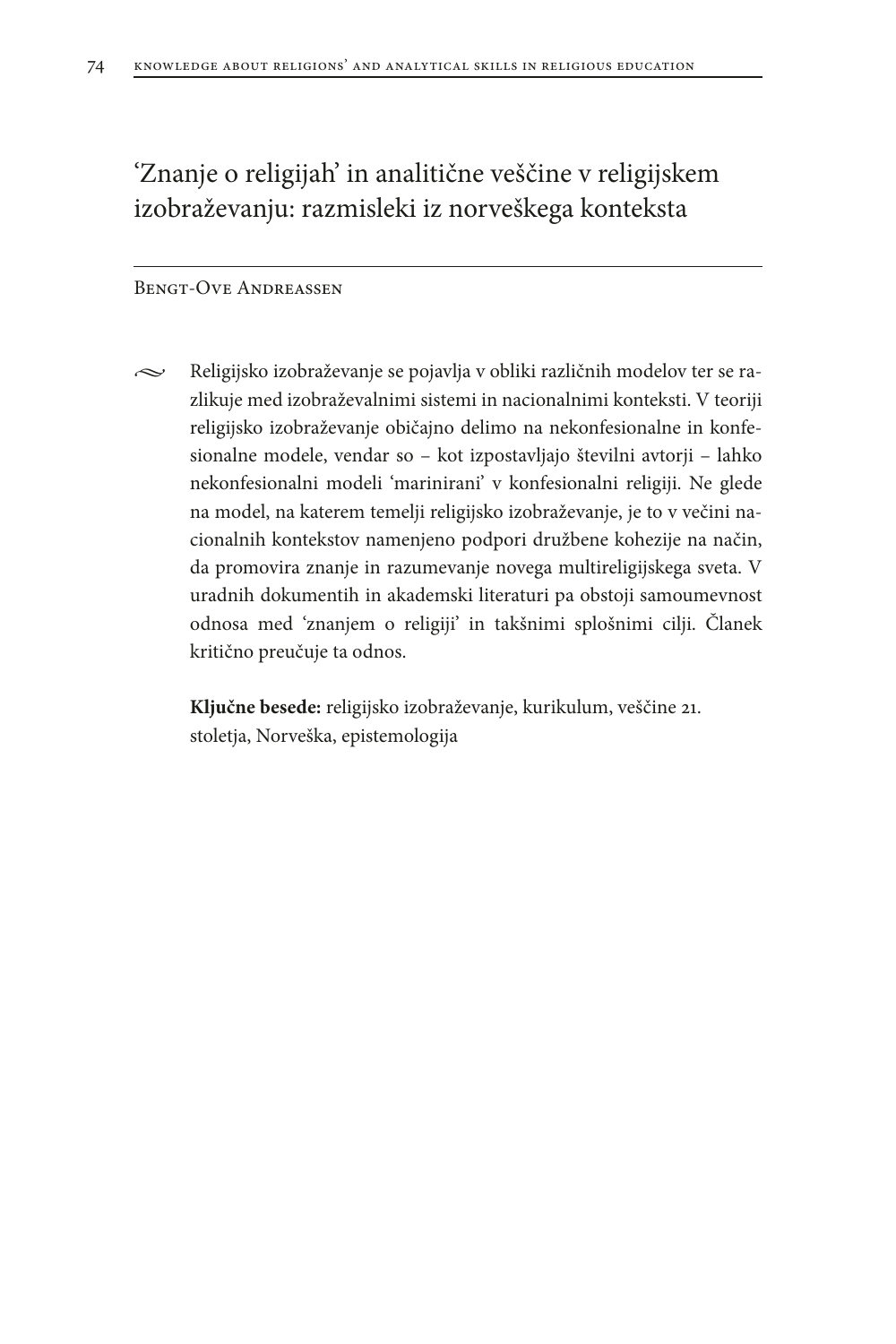In this article, I aim to raise some critical reflections and questions regarding 'knowledge about religion' in religious education (RE). Based on examples from Norwegian RE, I will critically discuss what 'knowledge about religions' is and argue for the importance of analytical and interpretative skills in RE. The discussions will relate to an ongoing process of developing new curricula for RE in Norway, in which ideas from the 21st-century movement have been influential.

#### **Background – RE in the Norwegian educational system**

The background for this article is my work with RE in a Norwegian educational context. RE in Norway is based on an integrative model and thus a subject that is non-confessional and should include all pupils, regardless of religious or non-religious background (cf. Alberts, 2007). The Norwegian Education Act (Section 2-4) clearly states that the teaching should be critical, objective and pluralistic.<sup>2</sup> In primary and secondary school (years 1-10), the subject is usually labelled 'KRLE', which is an abbreviation of Christianity, religion, secular world views and ethics (cf. The Norwegian Directorate for Education and Training, 2015). In upper secondary school (years 11-13), the subject is labelled 'Religion and Ethics' (Norwegian: *Religion og etikk*). In this article, I will use the term commonly used in English, 'RE' (Religious Education), when I write about RE in general and use 'KRLE' and 'Religion and Ethics' when I refer to each of the specific subjects.

In 2018, an extensive process of designing new curricula for all school subjects was underway in Norway. The process started in 2017 and was initiated at the political level, aiming to develop and improve already existing curricula. A primary aim was to design 'subjects for the future', inspired by recommendations from international institutions like the Organization for Economic Cooperation and Development (OECD).3 Presenting ideas for what a subject for the future might look like, these recommendations are highly influenced by the 21<sup>st</sup> century skills movement. Related to RE, the question at stake is, of course, what an RE subject for the future looks like.

The background to this curriculum reform was formulated in an Official Norwegian Report, entitled *The School of the Future. Renewal of Subjects and Competences* (NOU, 2015, p. 8). A significant feature in this report is how ideas about 21<sup>st</sup>-century skills are translated into the context of Norwegian education

<sup>2</sup> The Norwegian Education Act in English: https://www.regjeringen.no/contentassets/b3b9e92cce6742c39581b661a019e504/education-act-norway-with-amendments-entered-2014-2.pdf.

<sup>3</sup> cf. OECD projects like Education 2030 (http://www.oecd.org/education/2030/) and documents like OECD (2018).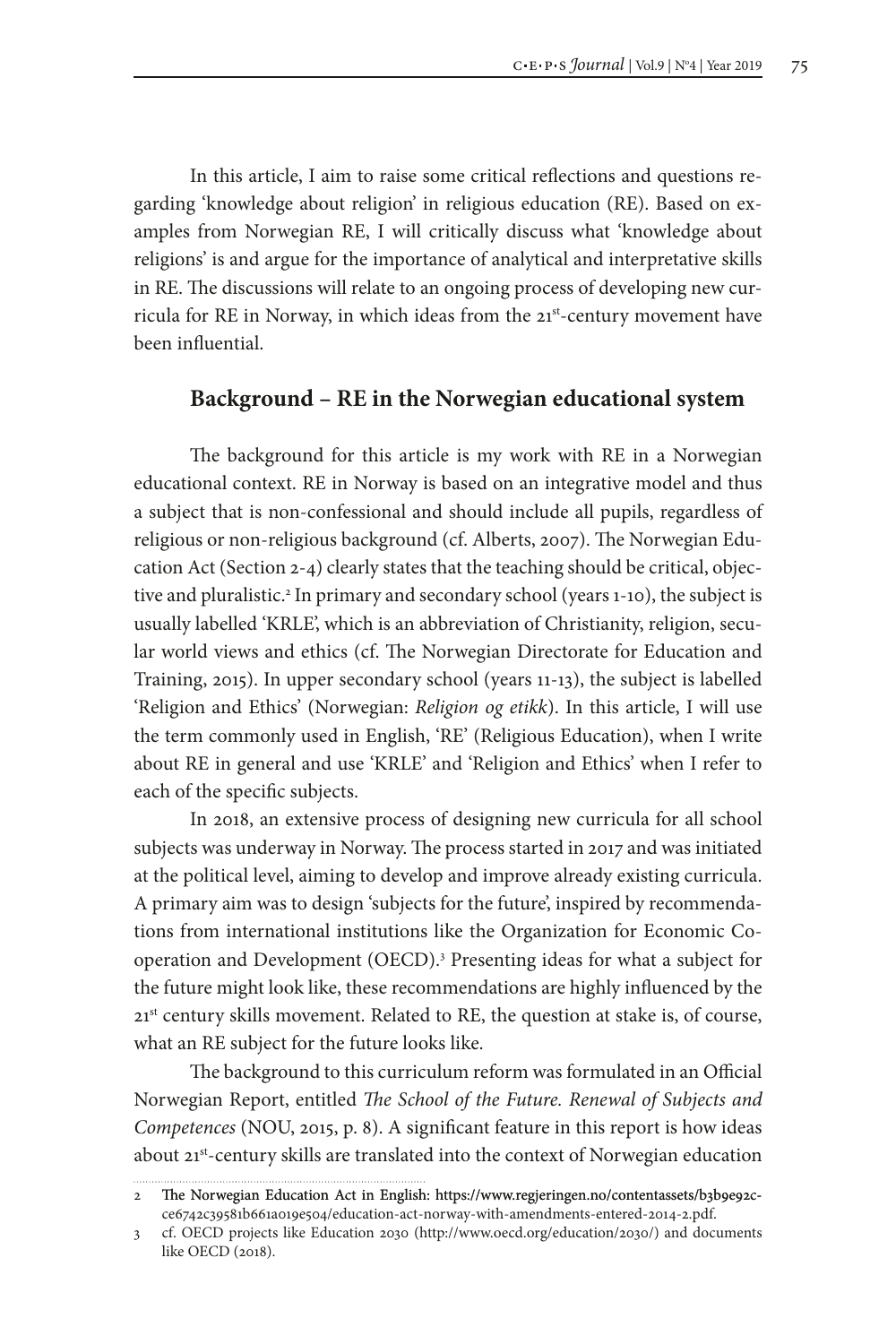policy (cf. Hilt, Riese, & Søreide, 2019). When this report was delivered, the government had already started to prepare how curriculum reform should proceed. Firstly, a new *Core Curriculum* applicable to primary, secondary and upper-secondary school was presented in the summer of 2017.4 This will not be implemented before the fall of 2020, together with new curricula in each school subject. The new *Core Curriculum* (Chapter 2.5) states that the school should facilitate learning through three interdisciplinary themes: public health and livelihood, democracy and citizenship, and sustainable development. These interdisciplinary themes are integrated into each of the curricula for the various school subjects and are intended to serve the purpose of creating a connection between topics in each subject.

### **The belief in 'knowledge about religions' in RE**

In curricula in different national contexts, in official documents and recommendations from international organisations, and in surprisingly much of the scholarly literature on RE, there is often a presumed idea that learning about religions leads to understanding and tolerance. In 2007, the Organization for Security and Co-operation in Europe (OSCE) issued the report, *Toledo Guiding Principles on Teaching about Religions and Beliefs in Public Schools* (OSCE, 2007). In this report, there are arguments that knowledge about religion(s) (and secular world views) is necessary in order to understand society, its history and culture, in both the past and present. In addition, it states that knowledge about religion 'has the valuable potential of reducing conflicts that are based on lack of understanding for others' beliefs' (cf. OSCE, 2007, pp. 76–77). The report says nothing about either the epistemological basis for this knowledge or skills that might be important in learning about religions.

Attempts to present important skills can be found in the Council of Europe publication, *Religious Diversity and Intercultural Education: A Reference Book for Schools* (Keast, 2007). In this reference book, different approaches in teaching RE are outlined, and, in some of these examples, skills for developing such competencies are discussed (i.e., Jackson, 2007, pp. 79–83; Milot, 2007, pp. 51–54). The same applies to the report, *Signposts* (Jackson, 2014, pp. 33–46), in which Robert Jackson outlines the 'interpretive approach' in RE. Inspired by interpretive anthropology and the works of Clifford Geertz, Jackson and his colleagues at Warwick University developed the 'interpretive approach' in RE

<sup>4</sup> The new Core Curriculum has not been translated into English yet. Link to the Norwegian version: https://www.udir.no/laring-og-trivsel/lareplanverket/overordnet-del/. Link to English version: https://www.udir.no/lk20/overordnet-del/?lang=eng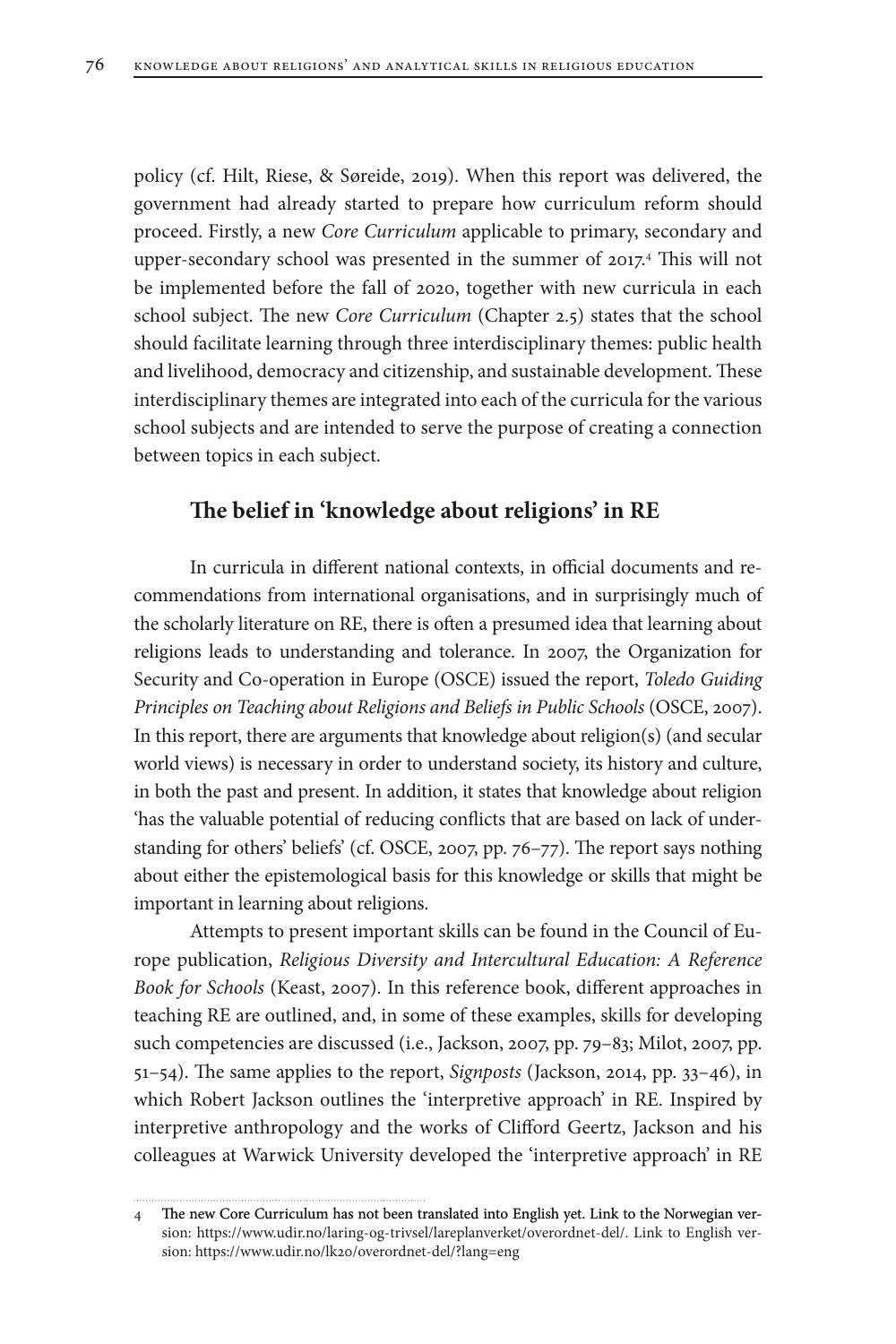in the late 1990s. However, the relation between knowledge, skills and general competencies also remains somewhat blurry in Jackson's work.

One might also say that the assumed relation between 'knowledge about religion(s)' is the main idea in the arguments for a non-confessional RE subject in public schools. Providing 'knowledge about religion', RE is expected to play a central role in addressing extremism (cf. Whitlock, 2017) and developing tolerance and understanding (cf. Jackson, 2012; Weissman, 2009). If one removes the idea that 'knowledge about religion' is a basis for such aims, one might say that the basis for a non-confessional RE is also removed. There is no doubt that the 'knowledge dimension' in RE is important. However, it is not a given that knowledge about religions automatically leads to understanding, respect and/or tolerance. Norwegian scholars Marie von der Lippe and Sissel Undheim (2017, pp. 14–15) have pointed out that there is no causality in knowledge about religions leading to understanding 'the other' or tolerance. In an English report, a similar paradox is pointed out: 'The paradox of education is that it has tremendous potential for both good and bad dependent on its use and implementation' (Gosh, Manuel, Chan, Dilmulati, & Babaei, 2016, p. 17). The keywords are 'dependent on its use and implementation'. What pupils learn will depend on several factors: How the teaching is conducted, the framing of the teacher, dominating public discourses that serve as an interpretative reference for the pupils (i.e., news media and popular culture), and also the students' background. Nevertheless, 'knowledge of religions' is a step further than no knowledge of religion. The crucial point is what constitutes the 'knowledge of religions' and how this knowledge is framed in teaching.

## **The strategic use of 'knowledge about religion' in RE curricula**

In relation to RE or any subject in school, there are always different views or ideas regarding the knowledge or ideas that should be included in a curriculum, i.e., what the pupils should learn. The arguments vary in accordance with what perspective one has or/and what main aims RE is intended to have. Arguments about the kind of knowledge pupils should acquire often relate to cultural history or cultural heritage; i.e., knowledge about religions is important in order to provide pupils with insight into their cultural background. This line of argumentation is often related to the idea and the discussion of 'religious literacy', which I will return to below. In this sense, 'knowledge about religion' is limited to knowledge about a specific religion. In the European context, that means knowledge about Christianity in some confessional version.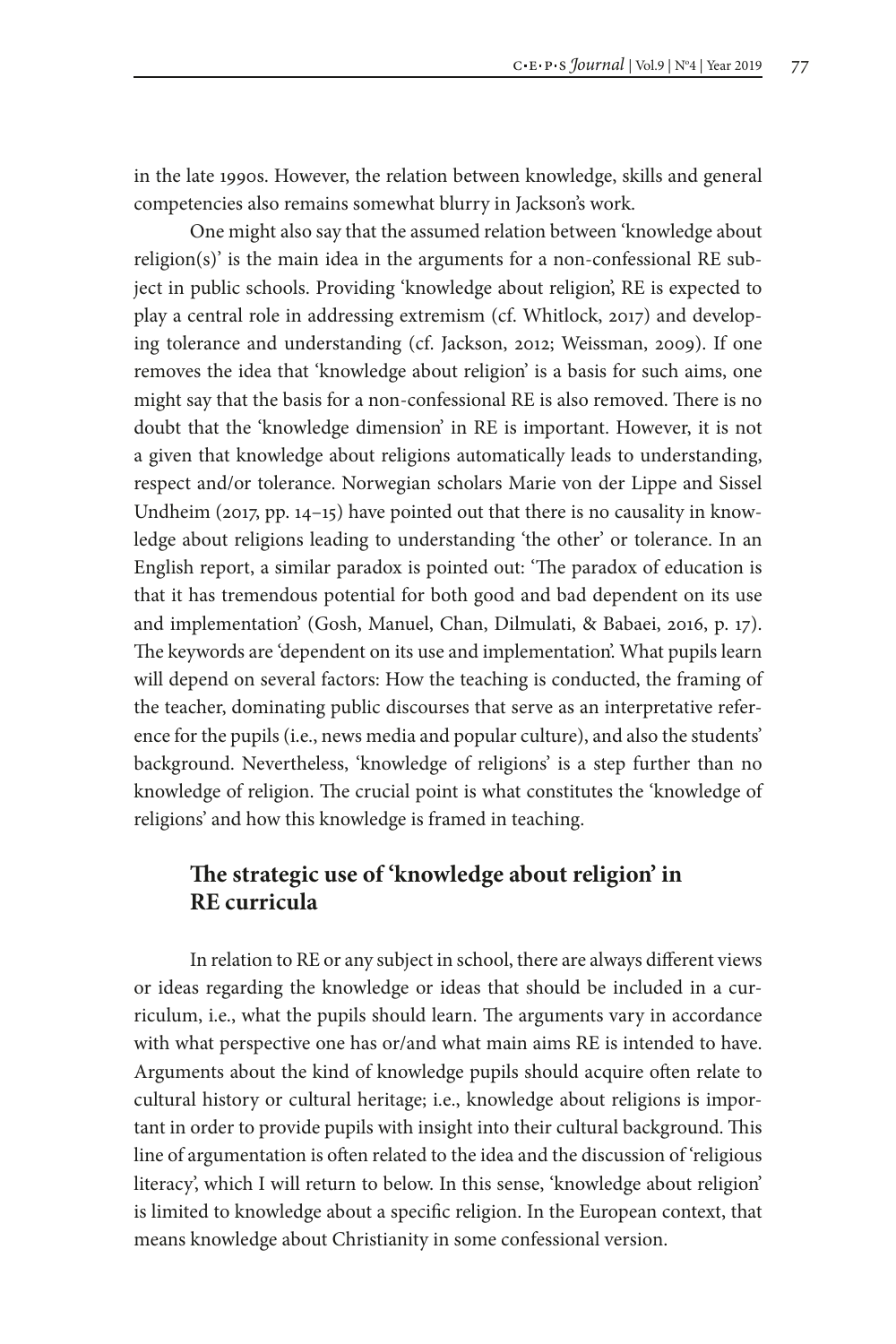A common educational perspective concerning 'knowledge about religion' is thus that emphasis should be placed on a specific religious tradition, with reference to cultural heritage. Cultural heritage is quite often related to an idea of identity formation, i.e., that getting to know your own history, your cultural background, is about getting to know who you are and the cultural tradition of which you are a part. In Europe, as mentioned above, this line of thinking is related to some kind of Christian confession. Researchers have pointed out how this kind of strategic use of 'knowledge about Christianity' is related to Norwegian cultural history (cf. Andreassen, 2014, 2017). A primary idea explicitly stated in the Norwegian curricula was that Christianity formed 'a deep current' within Norway's ('our') history (cf. Andreassen, 2014, pp. 268–269). In the current *Core Curriculum* (The Royal Ministry of Education, Research and Church Affairs, 1994) (which applies until 2020), Christianity was primarily related to Norwegian culture, and not viewed as a religion or a 'world religion'. This way of relating Christianity, the majority religion, to 'our culture' or 'our nation's history', is, firstly, a way of constructing knowledge about Christianity to be of special importance. Secondly, it relates Christianity to culture, i.e., something else compared to other religions that are oriented towards rules and regulations for its followers. Hence, religious traditions as 'religions' (or 'world religions') are more stereotypically constructed as something limiting 'our' way of life or 'our culture', rather than Christianity, which, in the Norwegian case, is described in the curricula as a part of Norwegian culture. These tendencies are also present in the Nordic countries (Denmark, Sweden and Norway; Finland is an exception) (cf. Andreassen, 2013; Berglund, 2013; Husebø, 2014; Jensen & Kjeldsen, 2013). In these three countries, the RE subject in school is considered or intended to be non-confessional. Still, there is a quantitative bias towards Christianity, and Christianity is the only religion which is related to national history and cultural identity.

No one argues against the fact that Christianity has been a central part of history and culture in Nordic countries since the 11<sup>th</sup> century. When Christianity is given more space in RE in school, with reference to historical significance, it indicates a perspective that emphasises historical knowledge. The opposite, a lack of historical knowledge, poses a danger because it makes it difficult – almost impossible – to have insight into today's society. Consciousness about history, in contrast, provides an insight into a binding continuity between past and present and, thus, understanding and insight into Norwegian society. Historical knowledge provides insight into heritage, tradition, and roots, and might also relate to identity. With consciousness about history linked to the position of Christianity in Norwegian history, the goal seems to be to counteract contemporary historical changes that do not provide as much importance to the knowledge of Christianity.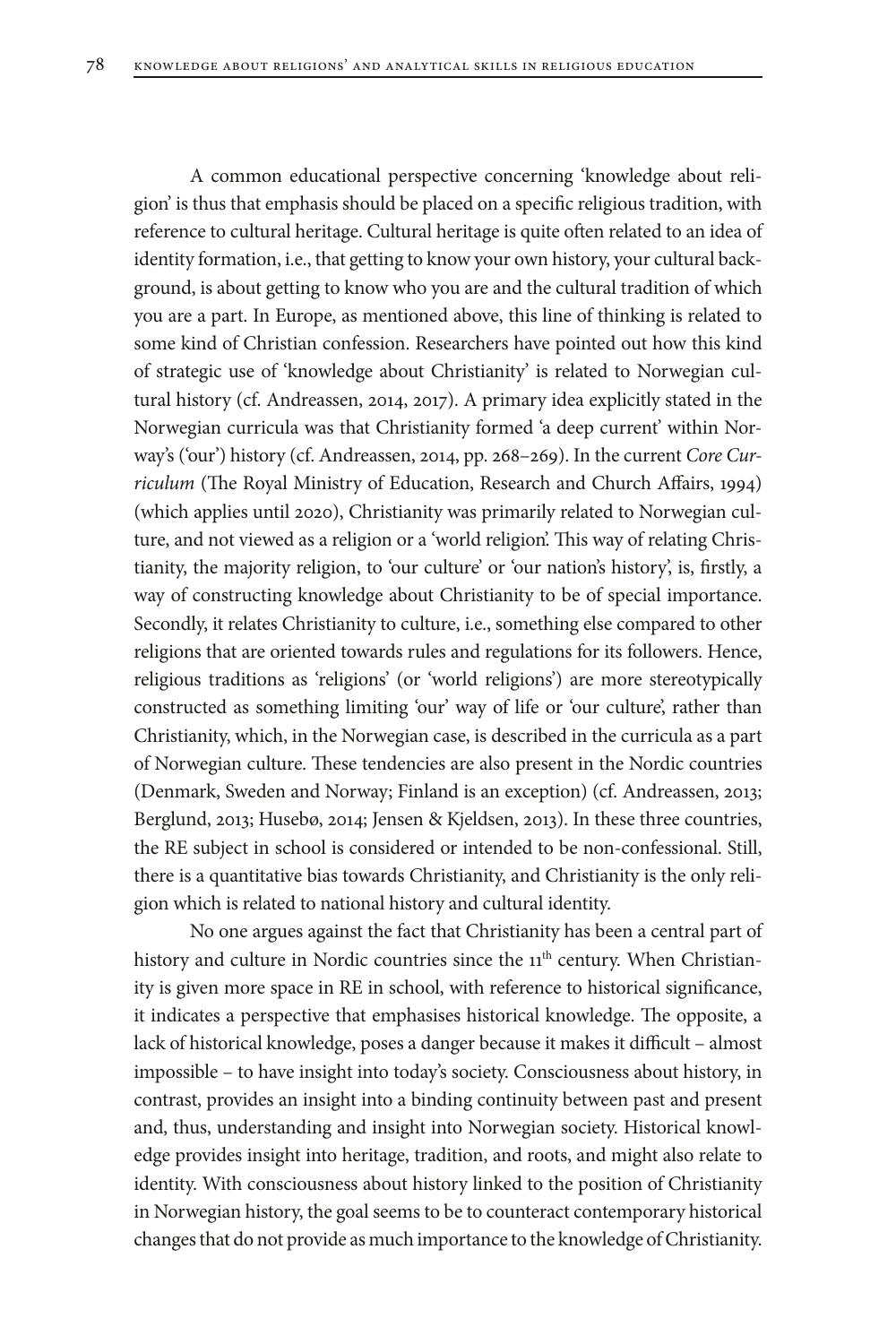In the verdict against the Norwegian state in 2007, the European Court of Human Rights in Strasbourg decided that there can be a *quantitative* bias (towards Christianity) in a curriculum, as long as this does not lead to a *qualitative* bias (Andreassen, 2013, pp. 144–145). Even with a quantitative bias, it might pass as a non-confessional subject in accordance with regulations on religious freedom and human rights. Thus, religions must be treated as qualitatively equal and not be qualitatively rated. This is, of course, complicated, and in most national contexts, it is a long way from the political level, deciding and discussing these issues, to teaching in the classroom. My point here is simply to show that there are (at least) two ways of arguing, and this might lead to slightly different ideas of why and how specific religions should be included in a curriculum. The emphasis on 'knowledge about Christianity', in Norway, Denmark, and Sweden, is strategically related to cultural heritage and the nation's history. 'Knowledge about other religions' then becomes knowledge of 'the others' and not 'us'. Thus, a pattern might appear in the 'knowledge about religions': that it counteracts intentions of social cohesion or tolerance.

'Knowledge about religions' is also to a large extent embedded in the socalled 'World Religion Paradigm' (cf. Cotter & Robertson, 2016). That means that when 'other religions' are mentioned besides Christianity, the 'world religions' are found: Judaism, Islam, Buddhism, and Hinduism. Suzanne Owen (2011) has pointed out that the 'world religion paradigm' is widely and rather unquestioningly adopted in RE in England. In reference to Owen (2011), Wanda Alberts (2017) has argued that this is also the case for many other countries. And she adds: 'In the European context, the world religions paradigm may even be said to be the framework for the representation of religions in school, be it in separative (different versions of confessional RE and so-called "alternative subjects") or integrative (one subject for all pupils together) contexts' (Alberts, 2017, p. 451). Both Alberts and Owen comment that the usual pattern is Christianity + 'other religions' or 'other world religions'. The 'world religion paradigm' might be seen as an interpretive frame that serves to position Christianity on top or as the prototype of religion, which other religions should be understood in reference to.

# **Strategic use of knowledge in religious literacy arguments**

The very idea behind different arguments about the importance of linking 'knowledge about religion' to cultural history can be related to the idea of 'religious literacy'.<sup>5</sup> The term 'religious literacy' has been used in the debate on

<sup>5</sup> The sections/paragraphs on religious literacy and cultural heritage draw on an article written in Norwegian (Andreassen, 2017, pp. 46–48).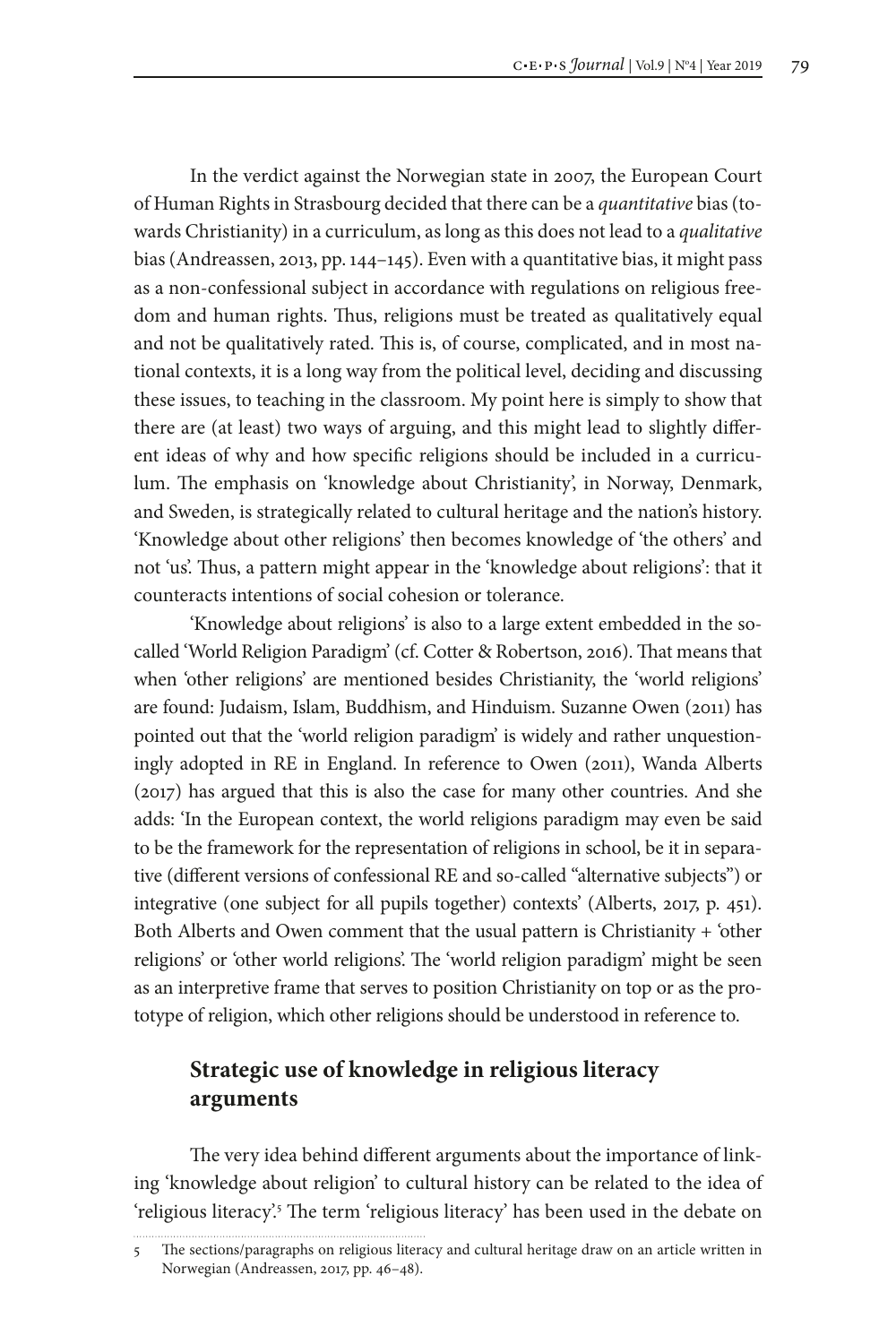religious education in England since the 1990s (cf. Jackson, 2004, p. 75) and is more recently used in various ways by religious studies scholars (see, for example, Fujiwara, 2010; Moore, 2007; Prothero, 2007). The use of the term is not unambiguous, but the main content is related to an understanding of how knowledge about religion is essential for having insight into one's own culture and history. The term, however, is not only aimed at historical relationships alone but about how such knowledge also provides insight into today's society. For example, in an American context, Stephen Prothero (2007) adds great importance to knowledge about the Bible. His reasoning is that American's inadequate knowledge of the Bible makes it harder to understand their own society. Hector Avalos (2009) has criticised Prothero's (2007) argument and adds that more emphasis on Bible knowledge is not only about being conscious of the Bible's central position in American history but about highlighting and maintaining a particular perspective on how American society and American history should be understood today. Avalos (2009) also raises the question of whether the lack of Bible knowledge actually might help solve power structures related to, for example, Christian churches. Thus, 'deficient' Bible knowledge can have an emancipatory (liberating) function, according to Avalos. Alternatively, more nuanced: if your attention is too focused on how the Bible has influenced American history, you miss other important factors, and you become 'caught' in a pattern of detecting the Bible's influence.

The questions raised by Avalos also show that knowledge is not neutral but might be interpreted and used in different ways. It is about how 'knowledge about the Bible' is being framed. In the academic study of history, theoretical discussions about creating history and how people might be seen as active agents in creating histories, and thus in a position to create history, have gained much attention (cf. Kean & Ashton, 2009, p. 1). History, as 'knowledge of religion', has to be created and defined as 'knowledge'. In the school system, there is no doubt that curricula are powerful tools in creating knowledge. A curriculum also creates 'important knowledge', thus creating a hierarchy of knowledge. From a study of religions point of view, an argument would be that it is, of course, relevant to know something about religious texts, such as the Bible, as constituting different religious traditions and as examples of religious innovation and change. Several of the competence goals regarding the Bible in the current Norwegian KRLE curriculum concern the students having insight into specific texts and that there is a clear meaning in them.<sup>6</sup> This suggests a more

<sup>6</sup> One of the formulations in the main subject area, Christendom after 10<sup>th</sup> grade, states that 'Pupils should be enabled to discuss and elaborate on selected biblical texts from the Prophets, the poetic biblical texts in the Bible, the Words of Wisdom, one Gospel and one of the Letters of Paul, and explain the distinctive characteristics and main ideas of these' (The Norwegian Directorate for Education and Training, 2015, p. 8).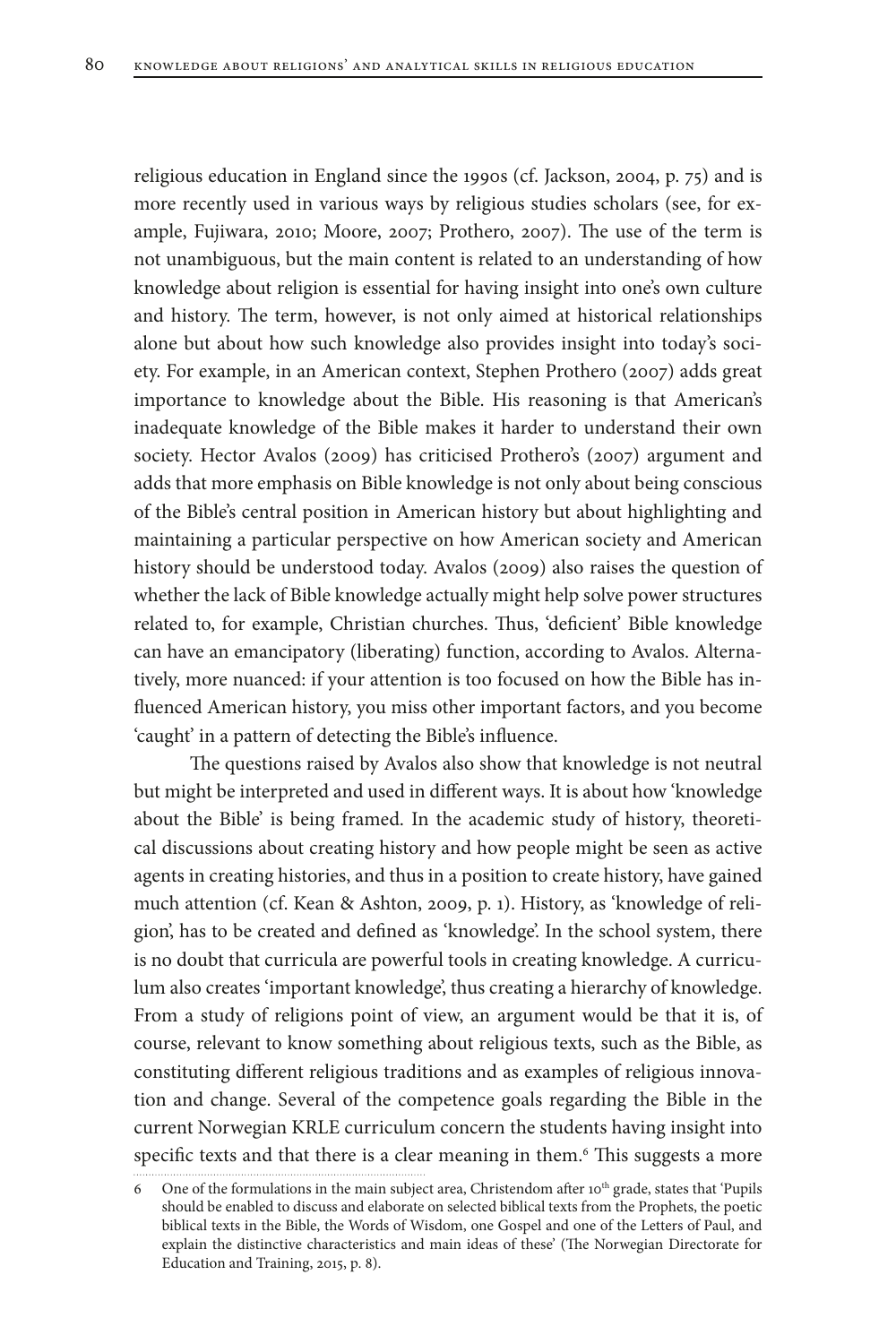normative interpretation and understanding of the Bible, not just about pupils gaining religious literacy or insight into their cultural heritage. It is about getting to know specific texts, specific interpretations, which the Norwegian state defines as important. For the sake of nuance, however, one should add that the curriculum also mentions texts from other religious traditions.7 Still, other religious texts are referred to more generally, and specific parts of the texts are not mentioned, only the Koran and Hadiths (Islam), or 'selected texts from Hindu and Buddhist written traditions' (The Norwegian Directorate for Education and Training, 2015, p. 6).

 My point is that knowledge in an RE curriculum is not 'just' about 'historical facts' to provide insight into cultural heritage or improve religious literacy. It is also about how one wants to use knowledge and use history. In RE, it is about the selection of 'important' or 'relevant' knowledge about religion that appears in the curricula, and how this is related to religious literacy and communicated as important for cultural identity or national history. Danish historian Bernard Eric Jensen (2009) points out that the past can be used in different ways and with different purposes. Central to the history subject is that history is not something objectively given that can be conveyed neutrally. History and history dissemination are about something being identified as 'history' or 'past', and thus also communicated as something central or essential. For something in the past to appear relevant in the present, it is required that the past be made alive and that it can be perceived as 'authentic' (Kruse & Warring, 2015, p. 109). 'History', 'tradition', and 'cultural heritage' do not exist in themselves but must be actively defined and maintained. Study-of-religions researchers have pointed out that religiosity is closely interwoven with an active construction and maintenance of traditions of religion (cf. Hervieu-Léger, 1999). In light of established historical perspectives, the emphasis on Christianity as cultural heritage in RE curricula in the Nordic countries concerns maintaining awareness of a majority religion and a cultural tradition, not simply learning some historical facts. This becomes more evident when one takes into account how references to or knowledge about Old Norse religions are absent in the current RE curricula.

## **The challenges of the 21st-century skills movement in RE**

In a paper on teaching religion at universities and university-colleges, the study-of-religions scholar, Jonathan Z. Smith (1938-2017) ([1991] 2013, p.

Regarding Islam, after  $7<sup>th</sup>$  grade, it states that 'Pupils should be able to explain what the Koran and Hadith are and talk about central stories from Islamic faith' (The Norwegian Directorate for Education and Training, 2015, p. 7).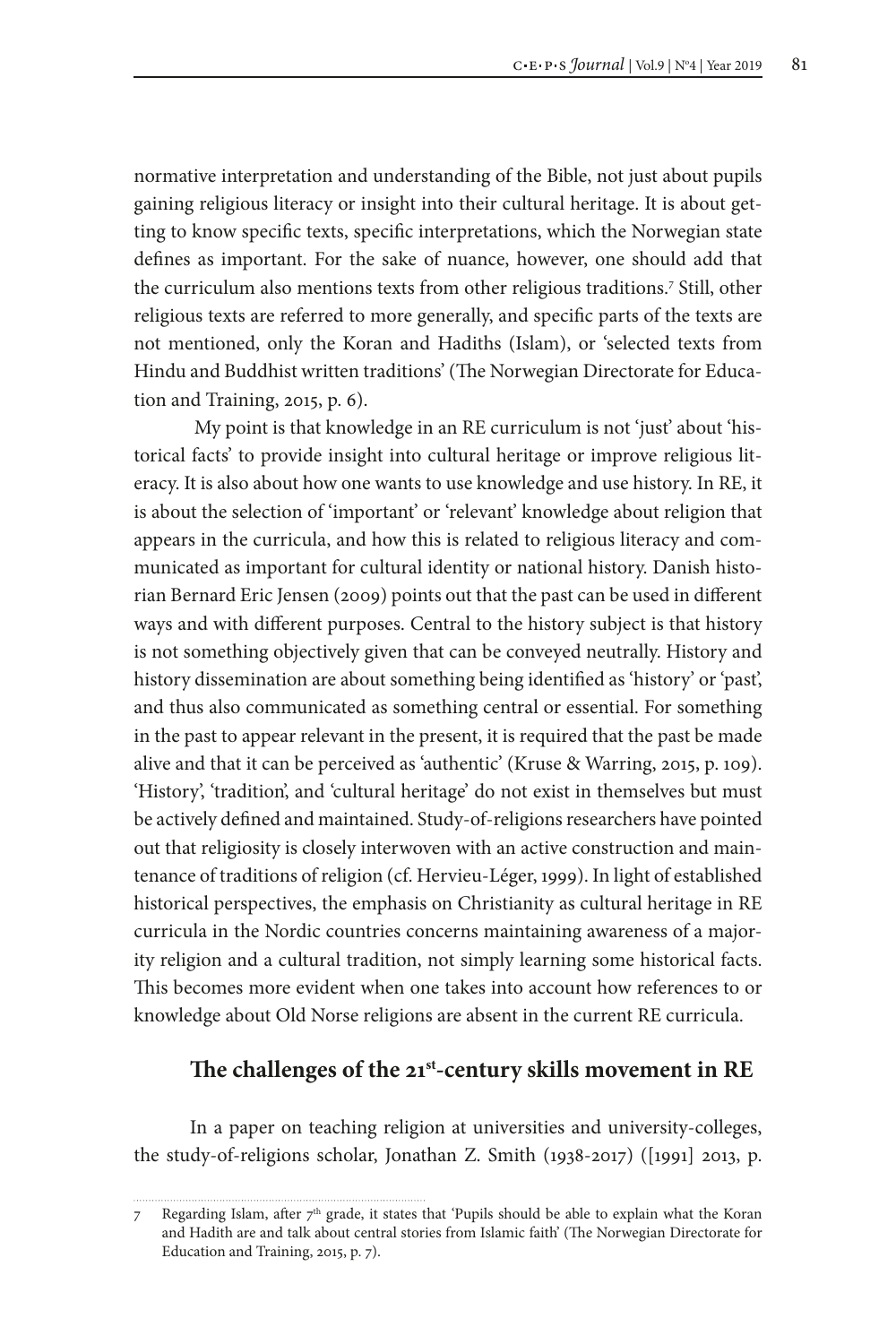13), writes, 'There is nothing that must be taught, there is nothing that cannot be left out'. Challenged to define a core issue in liberal education, Smith formulates, 'training in argument about interpretation' (Smith, [1991] 2013, p. 14). One might argue that Smith put more emphasis on skills than acquiring knowledge, aiming to enable his students to think critically, in the sense of becoming aware of how, for example, a religious text can be interpreted in different ways, rather than learning simple facts, such as the founder of Sikhism was, according to Sikh tradition, Guru Nanak (1469-1539), and so forth. Smith's idea is to relate knowledge to interpretation and, consequently, to power. In this approach to teaching, Smith also formulates two rules. The first is that teaching must be 'organised around the notion of argument and the insistence that the building blocks of argument remain constant: definitions, data, classifications, and explanations' (Smith, [1991]2013, p. 17). The second rule is: 'Nothing must stand alone' (ibid.). By that, Smith explains that a second-order text should have a conversation partner in another text that deals with the same issue. Such a juxtaposition might reveal differences in arguments and interpretation. Through his two rules, one gains a sense of what Smith's idea of 'training in argument about interpretation' is.

The above citation of Smith, that 'There is nothing that must be taught, there is nothing that cannot be left out', can in many ways make you think of the basic ideas in the so-called 21st-century skills movement. Advocates of the 21<sup>st</sup>-century skills movement argue that schooling for the future should emphasise skills that will be important in pupils' future, in higher education and in working life (cf. Prensky, 2010; Trilling & Fadel, 2009). These competencies also provide a 'learning for life', not just 'learning for schools', thus implying that knowledge-oriented teaching is not relevant for the future. This distinction is but one example of a number of binary oppositions constructed in the discussion about 21<sup>st</sup>-century skills (Greenlaw, 2015, p. 896). Focus on content (knowledge) is often related to teacher-oriented teaching (vs student-centred learning), dominated by facts and principles (vs questions and problems) and, hence, theoretical (vs directed towards practice and future) (ibid.). The list might be longer. The point is that the binary oppositions create a dichotomy between traditional ('teacher-centred and hierarchical') teaching and progressive ('student-centred and inclusive') teaching. This might result in a polarised debate, thus being not very constructive.

I do not know of any education system that does not emphasise some kind of skills. The question at stake is rather if and/or how skills, instead of knowledge, are emphasised. In policy documents, the focus on skills is removed from the knowledge they are supposed to produce. Skills like analysis or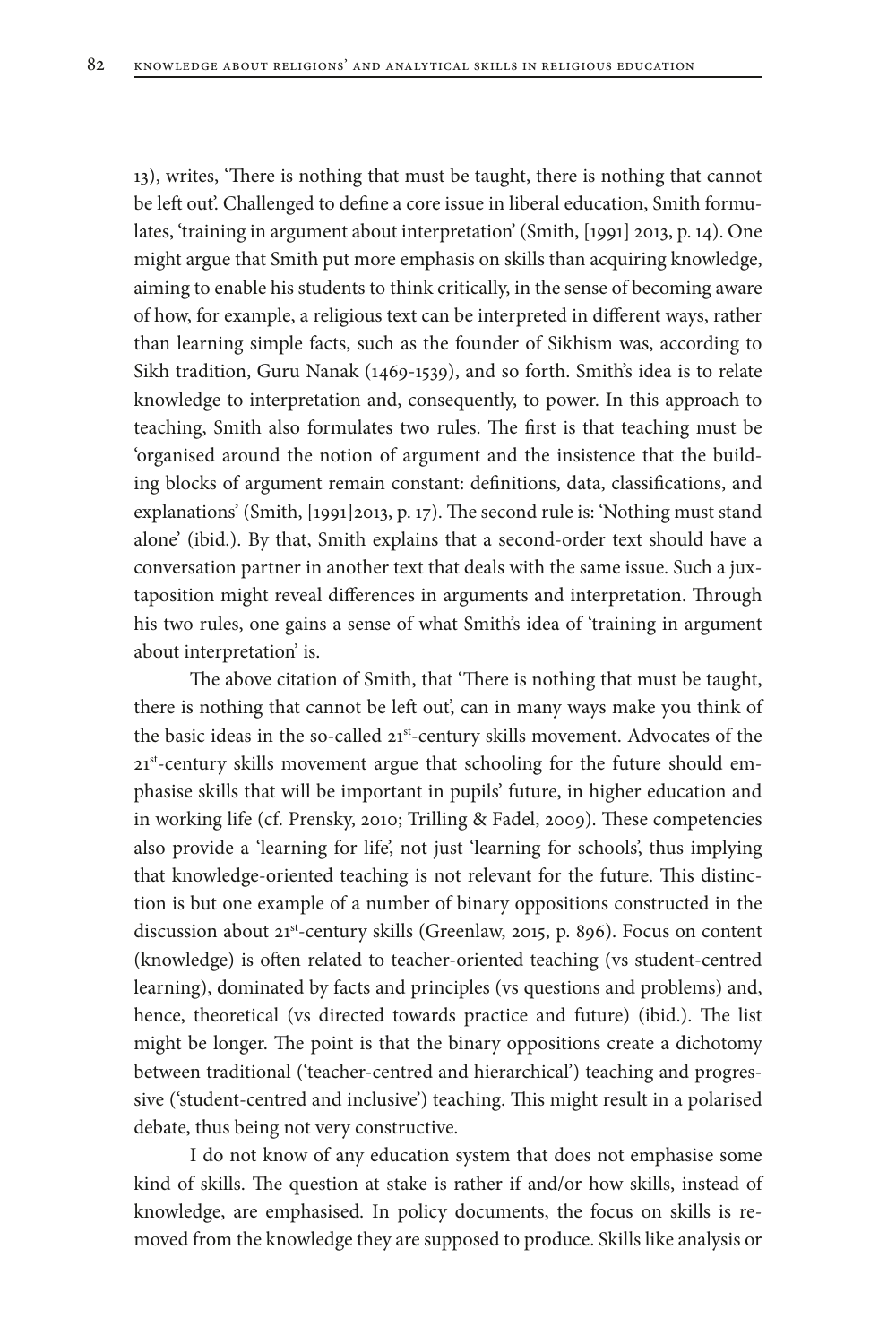interpretation are very rarely put forward in the 21<sup>st</sup>-century skills movement. Instead, the focus is on more technical skills like critical thinking, creativity, collaboration, communication, information literacy, media literacy, technology literacy, flexibility, leadership, initiative, productivity and social skills.8 One can easily agree that such skills are essential in schools. However, there is a danger of them becoming 'fast' or 'quick' skills that can be marked as 'done' on a teacher's checklist. Performing an analysis or interpretation of a religious text or other material from a religious tradition is slow and takes time.

In Norway, but also in other countries, the impact of global organisations, particularly the OECD,<sup>9</sup> has influenced the school system (cf. Hovdenak & Stray, 2015, p. 55). This has resulted in stronger accountability requirements, the implementation of a national framework for quality control, and a curriculum (in 2006) formulating measurable competence goals, rather than content specifications. Norwegian scholars Hilt, Riese, and Søreide (2019, p. 385), have used the term 'vernacular globalisation', to describe the influence of global organisations in Norway. This term describes how global ideas are contextualised in a national educational system.

Returning to Smith, his statement, cited above, that 'There is nothing that must be taught, there is nothing that cannot be left out', can be used to legitimise a curriculum without any specific reference to what the particular content of the knowledge should be, i.e., traditional teaching goals, such as 'Knowledge about five pillars of Islam', 'Knowledge about the Reformation in Europe', or 'Knowledge about the Church of Norway'. 'Knowledge about religion' can be quite different and, at some point, include something (some religions) and portray a religion through a religious elite or extremists, as well as exclude something (some religions) and leave out the diversity of people in a religious tradition.

The crucial point is how 'knowledge about religions' is being framed and made an object for various interpretations, as Smith ([1991]2013) pointed out. The competency to map and analyse different interpretations, and thus representations, is a kind of competency that I will argue is not given sufficient attention in the 21<sup>st</sup>-century skills movement. To do a critical reading in order to be aware of different interpretations of the same, demands depth, time, and

<sup>8</sup> This website gives a quick introduction to all the skills included in the 21<sup>st</sup> skills movement: https:// www.aeseducation.com/career-readiness/what-are-21st-century-skills.

<sup>9</sup> A recent OECD report (a position paper), 'The Future of Education and Skills' (OECD, 2018), can serve as an example of how the OECD highlights some areas of competency or skills. In this report, three challenges are put forward, needing 'new solutions in a rapidly changing world': environmental, economic and social (OECD, 2018, p. 3). In order to solve these challenges, pupils must learn to be agents: 'Future-ready students need to exercise agency, in their own education and throughout life. Agency implies a sense of responsibility […]' (OECD, 2018, p. 4).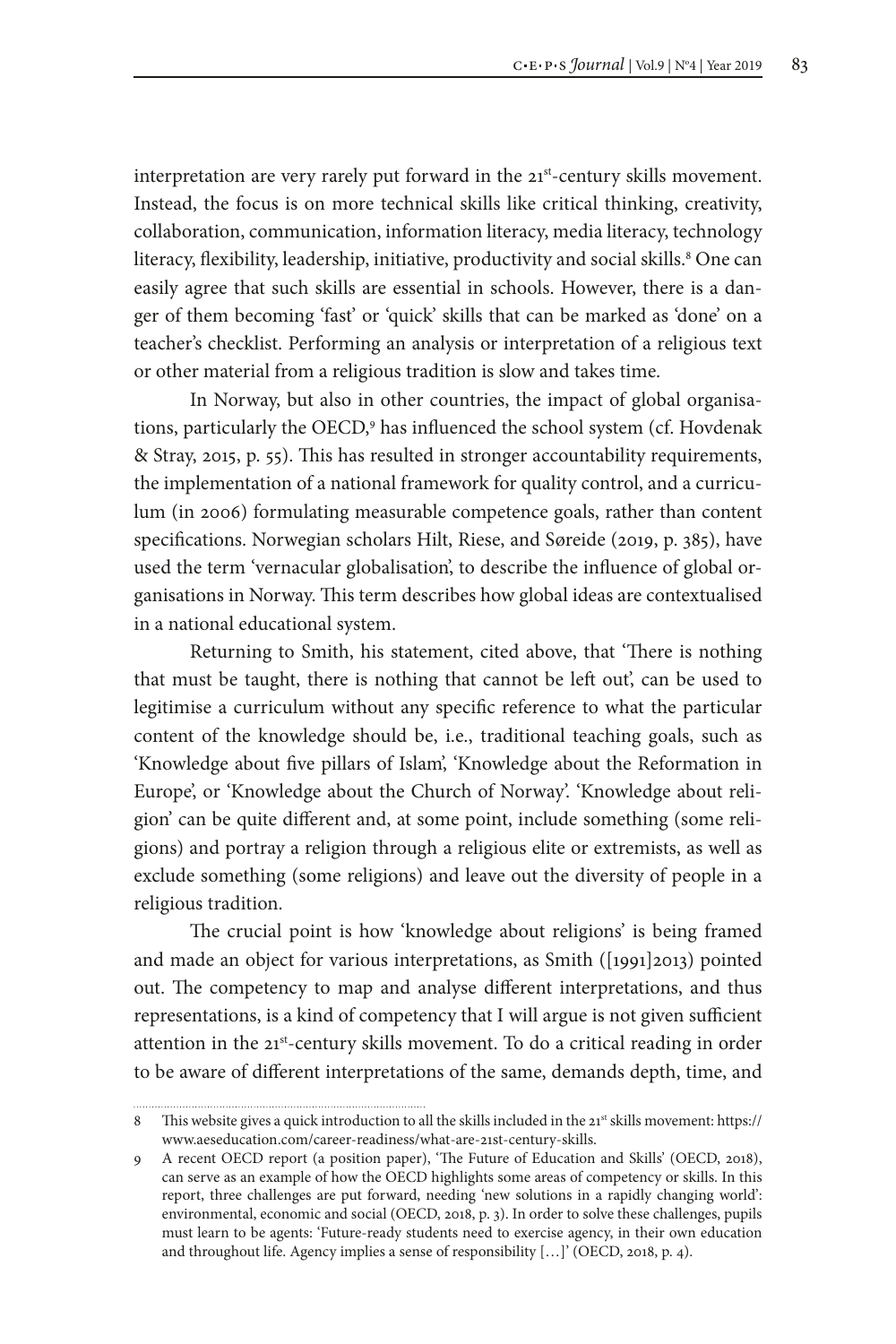a qualified teacher. It also differs from the typical competency regarding the ability to deal with the vast amounts of information that the 'knowledge society' produces. An important argument in the 21st-century skills movement is that Internet technology provides a challenge in its vast ocean of information. In RE, one might say that religion and religions on the Internet will help students understand that there are lots of ways being a Christian, a Muslim or a Hindu. However, it is a significant challenge, as Greenlaw and Fox (2007, p. 70) formulate it, 'Information appears indiscriminately, directed at no one particular, in enormous volume at high speeds, and disconnected from theory, meaning, or purpose'. For the RE teacher, the task is to provide students with theory and an interpretative frame. One must develop analytical and interpretative skills in order to make some sense – if that is possible – of all the information about religious traditions on the Internet (and elsewhere), as Smith argues. Analysing how knowledge can be – and is being – used for different purposes is about providing the pupils with a frame that can relate the awareness of different interpretations to power, to equality, to civilisations. Greenlaw (2015, p. 897) has criticised the 21<sup>st</sup>-century skills metanarrative for undervaluing the role of the teacher as an experienced expert who can frame the students' learning by contextualising and theorising along with the students. I will relate Greenlaw's criticism of what I see as the 21<sup>st</sup>-century skills movement's avoidance of dealing with epistemological questions. The reason is most probably that the 21stcentury movement does not wish to spend much time on knowledge, because that is related to 'traditional teaching', which, basically, is seen as old fashioned and something one wants to discard. The result, in my opinion, is that the 21<sup>st</sup>century skills movement only scratches the surface in dealing with epistemological questions.

An obvious explanation for why the 21st-century movement avoids epistemological questions is, of course, that the focus is on overarching or general competencies, literally skills, that might apply for every school subject. Then there is no time or place to deal with epistemological questions. As global institutions such as the OECD seemingly get more power in making recommendations for educational systems, thus influencing national educational systems, it is crucial to be aware firstly how (and by whom) such recommendations have been produced and, secondly, how they are interpreted and applied in specific educational systems. The latter has been characterised by Weninger (2017) as 'the "vernacularisation" of global education policy'.

For the sake of nuance, there is, of course, an important side to global education policies, as they might prevent nationalism and exclusivism in national curricula. However, these policies also contain valorised ideas of education and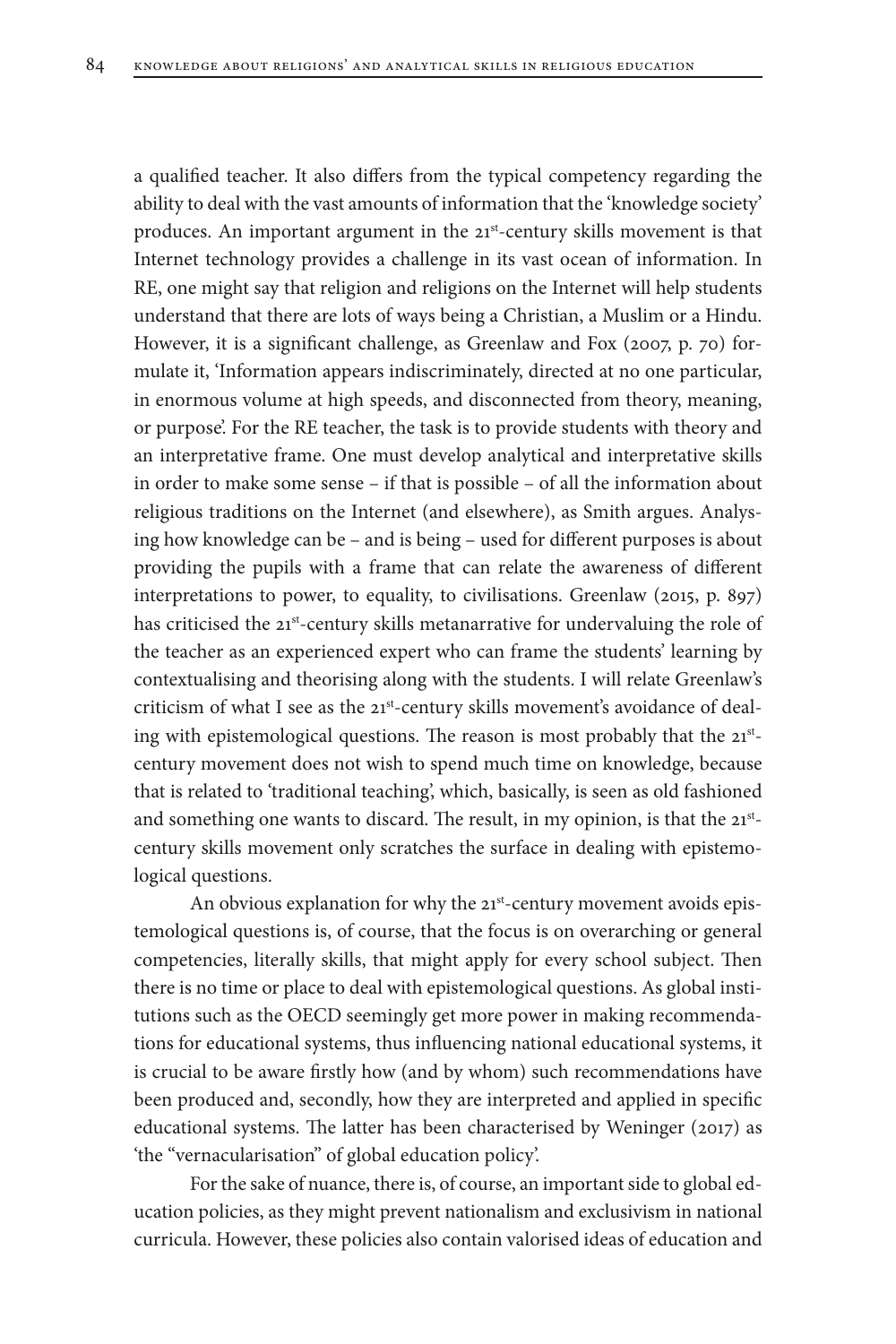are not neutral. They emphasise some things (skills or competencies) as important and thus leave something out.

# **The 'vernacularisation' of global education policy in Norway – designing an RE subject for the future**

In the Norwegian case, in the white papers and documents that form the background of the new curricula that will be implemented in 2020, one can almost sense a fear that the curricula might become outdated too fast. When the first drafts of the new curricula were presented in early 2018, one could see the influence of the 21st-century skills movement, through a systematic focus on general competencies. The competencies do not vary much from subject to subject and focus on the fact that pupils should be enabled to explore, gather information, explain, present (to others, written and orally), think critically, analyse, make comparisons and critically assess information and knowledge.

The first job for the committees that were organised in 2018 to develop a new RE curriculum was to transfer the interdisciplinary themes, which were presented in the Core Curriculum, into five 'core elements'. This resulted in these 'core elements'<sup>10</sup> for RE: 1) awareness<sup>11</sup> of religions and secular world views, 2) exploration of religions and (secular) world views with different (research) methods, 3) exploration of existential questions and answers, 4) the ability to take another's perspective, and 5) ethical reflection. These 'core elements' apply to RE both in primary and secondary (the KRLE subject) and in upper secondary (the Religion and Ethics subject) schools.

The first two of the 'core elements' deal explicitly with religion. 'Awareness of religions and secular world views' are elaborated in this way:

The subject will provide knowledge and understanding of religions and secular world views locally, nationally and globally, and at the individual, group and tradition levels. Pupils should also gain insight into how religions and secular world views form part of historical processes and are linked to social changes and cultural heritage. The pupils will become familiar with the diversity of religions and secular world views, as well as the diversity within the different traditions. The subject will provide a basis for reflection on majority, minority, and indigenous perspectives in Norway. (Pedlex, 2018, p. 69, my translation)

<sup>10</sup> The core elements (Norwegian, *kjerneelementer*) are presented on this website (only in Norwegian): https://www.regjeringen.no/no/aktuelt/fornyer-innholdet-i-skolen/id2606028/.

<sup>11</sup> In Norwegian documents, it does not say knowledge (Norwegian, *kunnskap*) but awareness (Norwegian, *kjennskap*).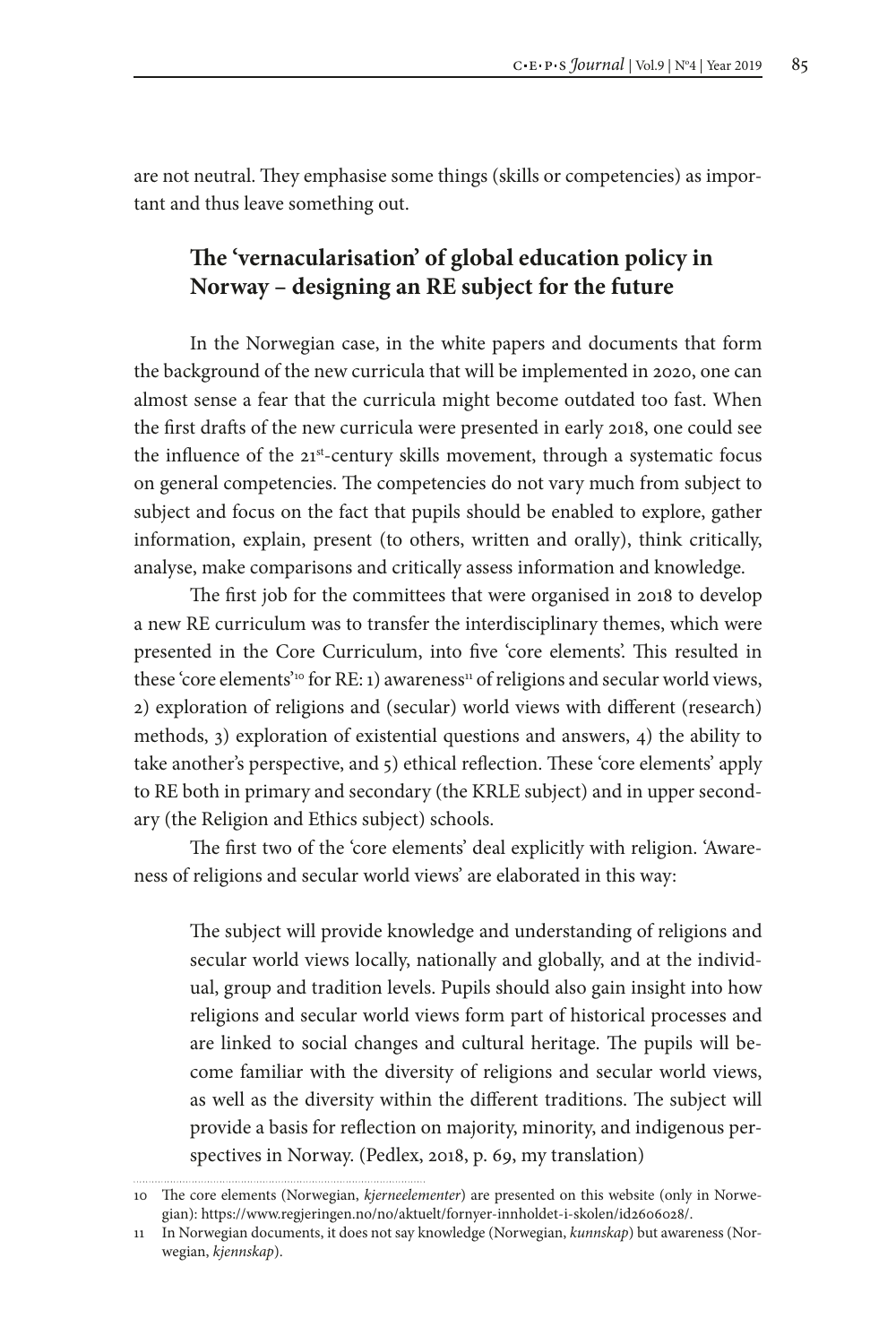The second, 'Exploration of religions and secular world views with different (research) methods', reads:

Pupils should be able to examine and explore religions and secular world views as complex phenomena, through the use of varied (research) methods. Their understanding of religions and secular world views is deepened and challenged through analysis of and critical reflection on sources, norms and the power of definition. Knowledge of different views and definitions of religions and secular world views is part of the core element and is essential for understanding and managing diversity. (Pedlex, 2018, p. 70, my translation)

The 'core elements' clearly signal that religion and secular world views are things that appear different in different contexts and discourses. The approach is critical and aims to explore different sides to religions and secular world views. The idea that pupils should learn to analyse and think critically about sources, norms and the power of definition, I find very important. In the core elements lie important ideas about dealing with epistemological questions that pupils will face and can only learn about in RE.

Based on these 'core elements', the draft issued in March 2019 by the curriculum committee for RE presented curricula for KRLE and Religion and Ethics, introducing new formulations for competencies in RE, i.e., what should be taught. In the latest draft, there are eleven formulations about competencies in the curriculum for stages 8-10 and thirteen in the curriculum for uppersecondary schools.12 The formulations of competencies appear to be similar for secondary and upper-secondary schools, albeit on a more complex taxonomical level in upper-secondary schools, with competencies such as analysis and comparison, which do not appear in the secondary school curriculum.

Even if there will also be a quantitative bias towards Christianity in the curriculum for 2020, and the draft implies that a primary focus might be more on general competencies, I find it significant that competencies concerning analysis and interpretation are included in the core elements. The pupils should be enabled to explore, explain, present, reflect (think), use, and critically assess information and knowledge about religion and secular world views.

 $\begin{minipage}{0.5\textwidth} \begin{tabular}{|c|c|c|c|} \hline \multicolumn{1}{|c|}{0.5\textwidth} \begin{tabular}{|c|c|c|} \hline \multicolumn{1}{|c|}{0.5\textwidth} \begin{tabular}{|c|c|c|} \hline \multicolumn{1}{|c|}{0.5\textwidth} \begin{tabular}{|c|c|c|} \hline \multicolumn{1}{|c|}{0.5\textwidth} \begin{tabular}{|c|c|c|} \hline \multicolumn{1}{|c|}{0.5\textwidth} \begin{tabular}{|c|c|c|} \hline \multicolumn{1}{|c|}{0$ 

<sup>12</sup> However, the Norwegian educational context has its paradoxes. In 2015, it was politically decided that 'About half of the teaching time of the subject will be used for Knowledge of Christianity' (Andreassen, 2013, p. 148; Norwegian Directorate for Education and Training, 2015, p. 2). This will also apply to the new curriculum in KRLE in 2020 and was something that the curriculum committee working with the new curriculum could alter. This does not apply to Religion and Ethics in upper-secondary school. This quantitative emphasis on Christianity in KRLE is related 'to the significance of Christianity as cultural heritage in our [the Norwegian] society' (ibid.).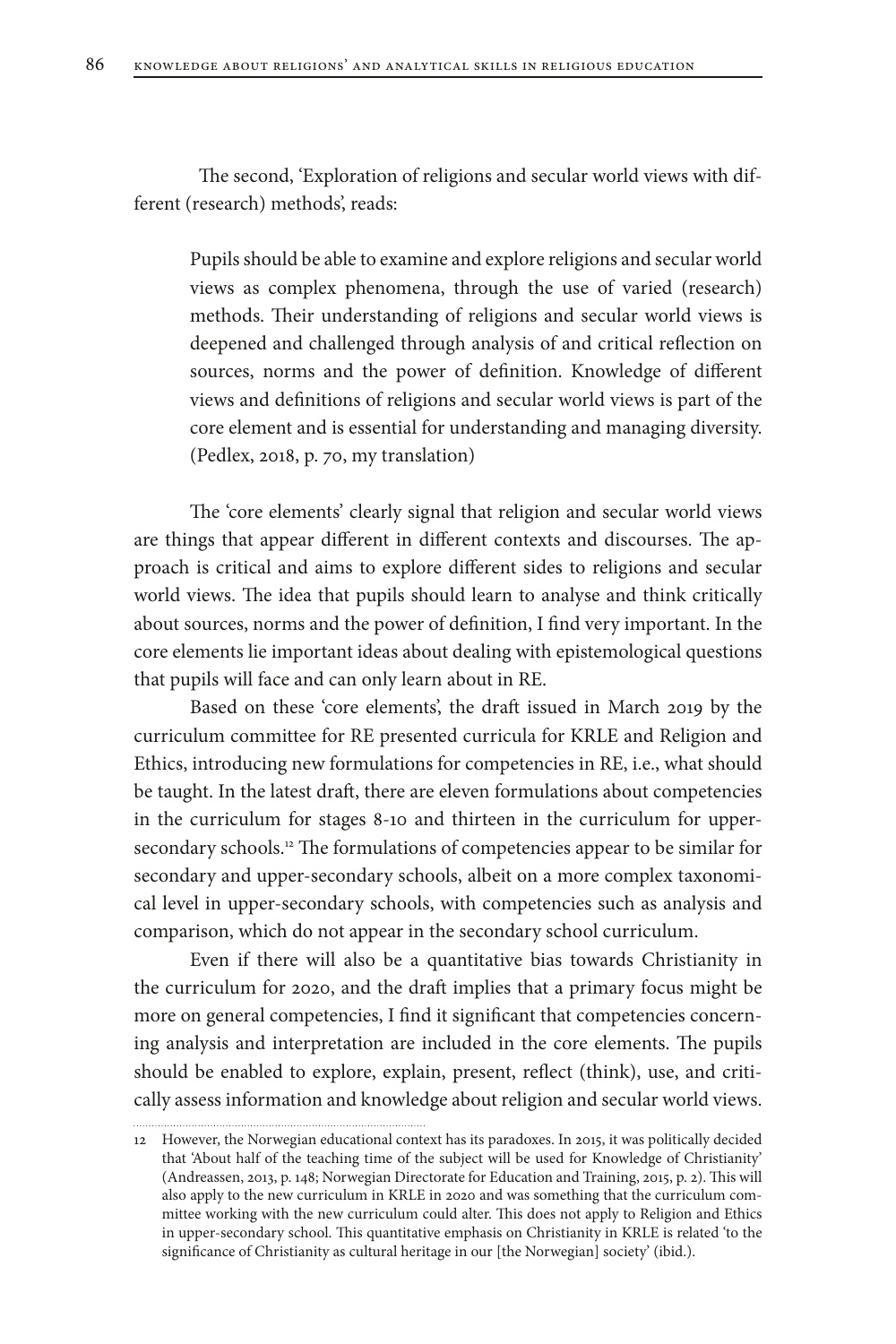Developing general understanding and being able to take another's perspective are also part of the skills and competencies. For Religion and Ethics in uppersecondary schools, the skills and competencies are similar but somewhat more advanced, as the pupils should be enabled to explore, describe, investigate, explain and problematise, analyse, and compare information and knowledge about religions and secular world views.

I find the new curricula in RE in Norway interesting. How the final documents will look remains to be seen. However, there will definitely be a need for competent teachers with specialised training in RE in order to approach the ideas formulated in the core elements. Additionally, there is a risk that teaching in RE, influenced by the 21<sup>st</sup>-century skills movement, will focus on general competencies and skills, without dealing with the more epistemological questions in RE, such as questions of representation and power.

# **Closing remarks**

'Knowledge about religion' might be described as a nodal point in teaching RE. However, in curricula, ideas and intentions about how this knowledge should be framed and used are not unambiguous. It may be related to general aims of creating social cohesion, understanding and tolerance, and it can be related to a strategic use of what is essential in a nation's cultural heritage. I find it interesting that some of the skills in the Norwegian curricula that are currently developed find their parallel in the thinking of the study-of-religion scholar, Jonathan Z. Smith. Applied in RE, the skills advocated by Smith are necessary, in order to develop and frame 'knowledge about religion' and how it may vary in different contexts and might be interpreted differently. An RE subject for the future must, of course, draw on general competencies and skills that are also relevant in other school subjects. In addition, competencies and skills that analyse religion and secular world views as epistemological entities, subject to strategic interpretation, are crucial for maintaining RE's legitimacy as a separate and vital school subject in public education.

#### **References**

Alberts, W. (2007). *Integrative religious education in Europe. A study-of-religions approach.* Berlin: De Gruyter.

Alberts, W. (2017). Reconstruction, critical accommodation or business as usual? Challenges of criticisms of the World Religions Paradigm to the design of teaching programmes in the study of religions. *Method and Theory in the Study of Religion, 29*(4-5), 443–458. doi:https://doi.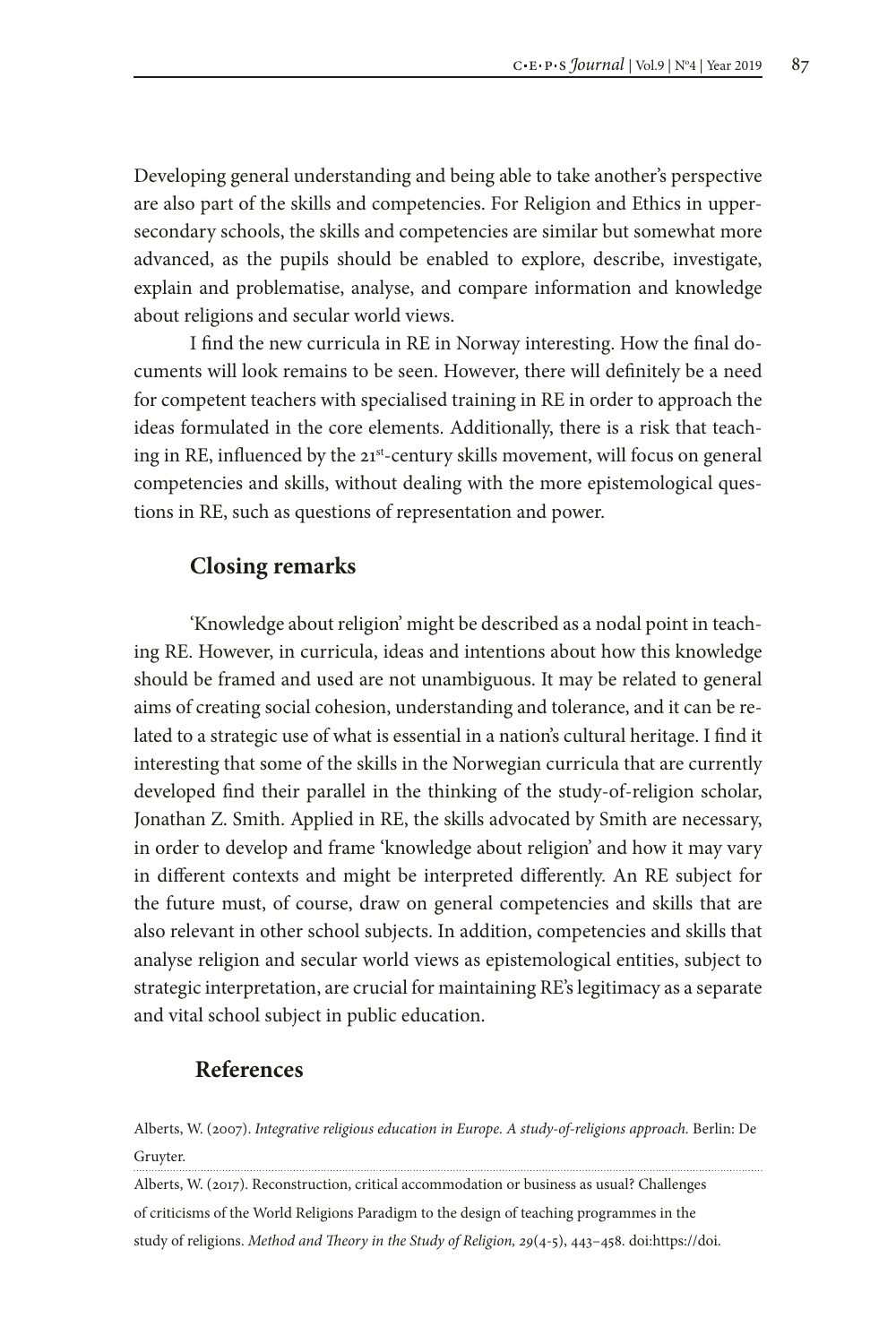|  |  | org/10.1163/15700682-12341404 |  |
|--|--|-------------------------------|--|
|--|--|-------------------------------|--|

Andreassen, B.-O. (2013). Religion education in Norway: Tension or harmony between human rights and Christian cultural heritage? *Temenos, 49*(2), 137–164.

Andreassen, B.-O. (2014). Christianity as culture and religions as religions. An analysis of the core curriculum as framework for Norwegian RE. *British Journal of Religious Education, 36*(3), 265–281.

Andreassen, B.-O. (2017). Hvordan kan vi forstå kristendommens sentrale plass i skolens

religionsfag? [How can we understand Christianity's central position in RE?]. In M. von der Lippe &

S. Undheim (Eds.), *Religion i skolen. Didaktiske perspektiver på religions- og livssynsfaget* (pp. 35–53). Oslo: Universitetsforlaget.

Avalos, H. (2009). Is biblical illiteracy a bad thing? Reflections on bibliolatry in the modern academy. Council of Societies for the Study of Religion. *The CSSR Bulletin, 38*(2), 47–52.

Berglund, J. (2013). Swedish religion education: Objective but marinated in Lutheran Protestantism? *Temenos, 49*(2), 165–184.

Cotter, C. R., & Robertson, D. G. (2016). The world religions paradigm in contemporary religious studies. In C. R. Cotter & D. G. Robertson (Eds.), *After world religions. Reconstructing religious studies* (pp. 1–20). London, UK: Routledge.

Fujiwara, S. (2010). On qualifying religious literacy. Recent debates on higher education and religious studies in Japan. *Teaching Theology and Religion, 13* (3), 223–236. doi:https://doi.org/10.1111/j.1467- 9647.2010.00615.x

Gosh, R., Manuel, A., Chan, W. Y., Dilmulati, D., & Babaei, M. (2016). *Education and security. A global literature review on the role of education in countering violent religious extremism.* Tony Blair Institute for Global Change. Retrieved from https://institute.global/sites/default/files/inline-files/ IGC\_Education%20and%20Security.pdf

Greenlaw, J. (2015). Deconstructing the metanarrative of the  $21<sup>st</sup>$  century skills movement.

*Educational Philosophy and Theory*, *47*(9), 894–903. doi:10.1080/00131857.2015.1035156

Greenlaw, J. C., & Fox, M. (2007). *The New Brunswick dedicated notebook research report: Final report*. Fredericton: New Brunswick Department of Education.

Hervieu-Léger, D. (1999). Religion as memory. Reference to tradition and the constitution of a heritage of belief in modern societies. In J. G. Platvoet & A. L. Molendijk (Eds.), *The pragmatics of defining religion. Contexts, concepts and contests* (pp. 72–93). Leiden: Brill.

Hilt, L. T., Riese, H., & Søreide, G. E. (2019). Narrow identity resources for future students: The 21st century skills movement encounters the Norwegian education policy context. *Journal of Curriculum Studies*, *51* (3) 384–402. doi:10.1080/00220272.2018.1502356

Hovdenak, S. S., & Stray, J. H. (2015). *Hva skjer i skolen? En kunnskapssosiologisk analyse av norsk utdanningspolitikk fra 1990-tallet og frem til i dag* [What happens in school? A Knowledge-Sociological analysis of Norwegian educational policies from the 1990s until today]. Bergen: Fagbokforlaget.

Husebø, D. (2014). Tro- og livssynsfag i Skandinavia – en sammenligning [RE in Scandinavia – a comparison]. *Norsk pedagogisk tidsskrift, 98*(5), 364–374.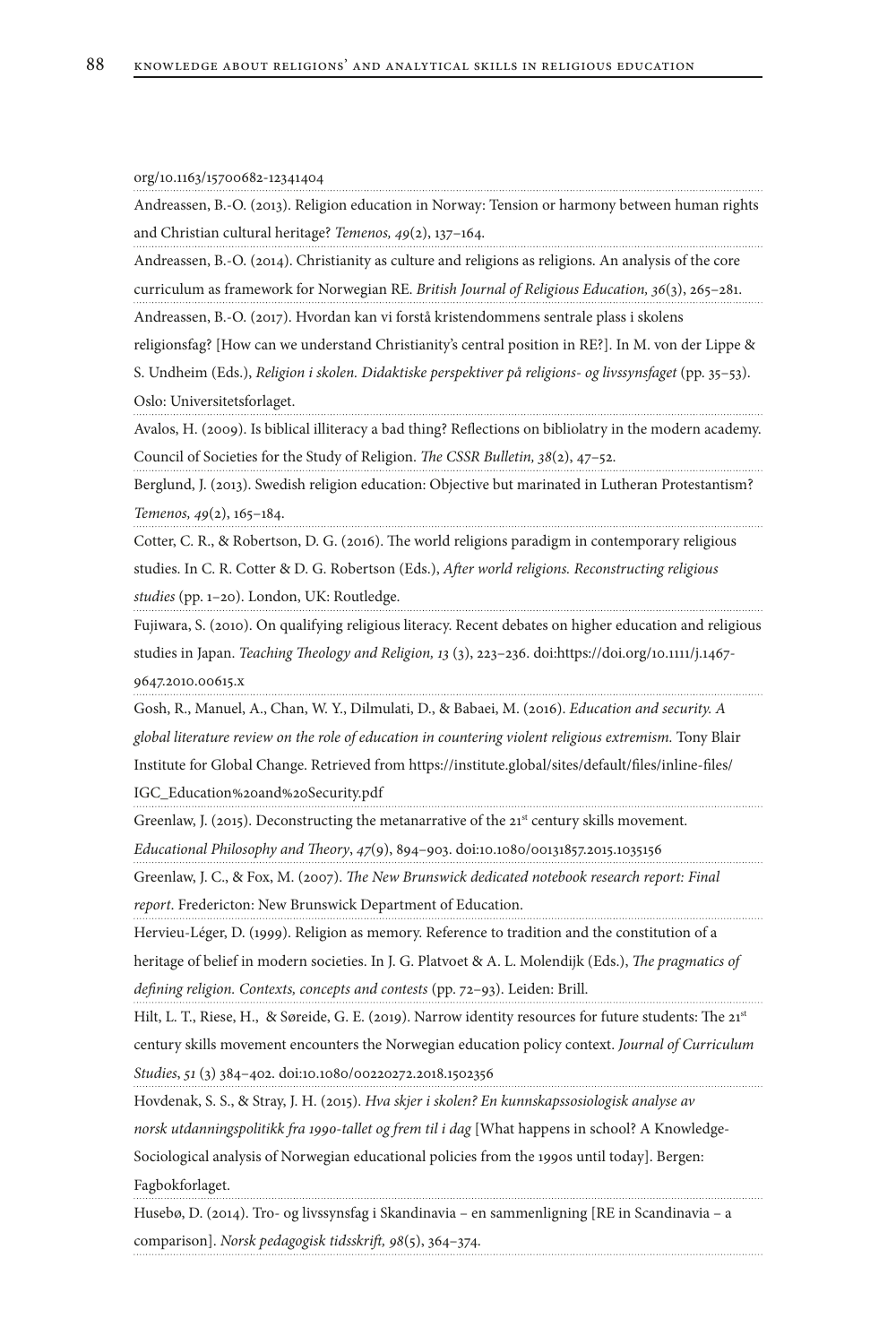Jackson, R. (2004). *Rethinking religious education and plurality*. London, UK: Routledge Falmer.

Jackson, R. (2007). The interpretive approach. In J. Keast (Ed.), *Religious diversity and intercultural* 

*education: A reference book for schools* (pp. 79–90)*.* Strasbourg: Council of Europe Publishing.

Jackson, R. (2012). The interpretive approach as a research tool: Inside the REDCo project. In R.

Jackson (Ed.), *Religion, education, dialogue and conflict. Perspectives on religious education research* (pp. 84–102). London, UK: Routledge.

Jackson, R. (2014). *Signposts – Policy and practice for teaching about religions and non-religious world views in intercultural education.* Strasbourg: Council of Europe.

Jensen, B. E. (2009). Usable pasts: Comparing approaches to popular and public history. In P. Ashton

& H. Kean (Eds.), *People and their pasts. Public history today* (pp. 42–56). New York, NY: Palgrave Macmillan.

Jensen, T., & Kjeldsen, K. (2013). RE in Denmark – Political and professional discourses and debates, past and present. *Temenos, 49* (2), 185–223.

Kean, H., & Ashton, P. (2009). Introduction. In P. Ashton & H. Kean (Eds.), *People and their pasts. Public history today* (pp. 1–20). New York, NY: Palgrave Macmillan.

Keast, J. (Ed.) (2007). *Religious diversity and intercultural education: A reference book for schools.*

Strasbourg: Council of Europe Publishing.

Kruse, T., & Warring, A. (2015). Historiebrug på kryds og tværs – afrunding [Crisscross use

of history – a summary]. In T. Kruse & A. Warring (Eds.), *Fortider tur/retur. Reenactment og historiebrug* (pp. 109–113). Fredriksberg: Samfundslitteratur.

Lippe, M. von der, & Undheim, S. (2017). Hva skal vi med et felles religionsfag i skolen? [Why

common compulsory RE in school?]. In M. Von der Lippe & S. Undheim (Eds.), *Religion i skolen.* 

*Didaktiske perspektiver på religions- og livssynsfaget* (pp. 11–24). Oslo: Universitetsforlaget.

Milot, M. (2007). Co-operative learning. In J. Keast (Ed.), *Religious diversity and intercultural* 

*education: A reference book for schools* (pp. 51–56)*.* Strasbourg: Council of Europe Publishing.

Moore, D. (2007). *Overcoming religious illiteracy. A cultural studies approach to the study of religion in secondary education*. New York, NY: Palgrave MacMillan.

The Norwegian Directorate for Education and Training (2015). *Curriculum for knowledge of* 

*Christianity, religion, philosophies of life and ethics* [KRLE]. Oslo: Norwegian Directorate for

Education and Training. Retrieved from https://www.udir.no/kl06/RLE1-02?lplang=http://data.udir. no/kl06/eng

NOU - Official Norwegian Reports [Norske offentlige utdredninger]. (2015). *The school of the future. Renewal of subjects and competences*. Oslo: Ministry of Education and Research.

OECD (Organisation for Economic Co-operation and Development). (2018). *The future of education and skills*. Retrieved from https://www.oecd.org/education/2030/E2030%20Position%20Paper%20 (05.04.2018).pdf

OSCE (Organisation for Security and Co-operation in Europe). (2007). *Toledo guiding principles on teaching about religions and beliefs in public schools.* Warsaw: OSCE/ODIHR. Retrieved from https:// www.osce.org/odihr/29154?download=true